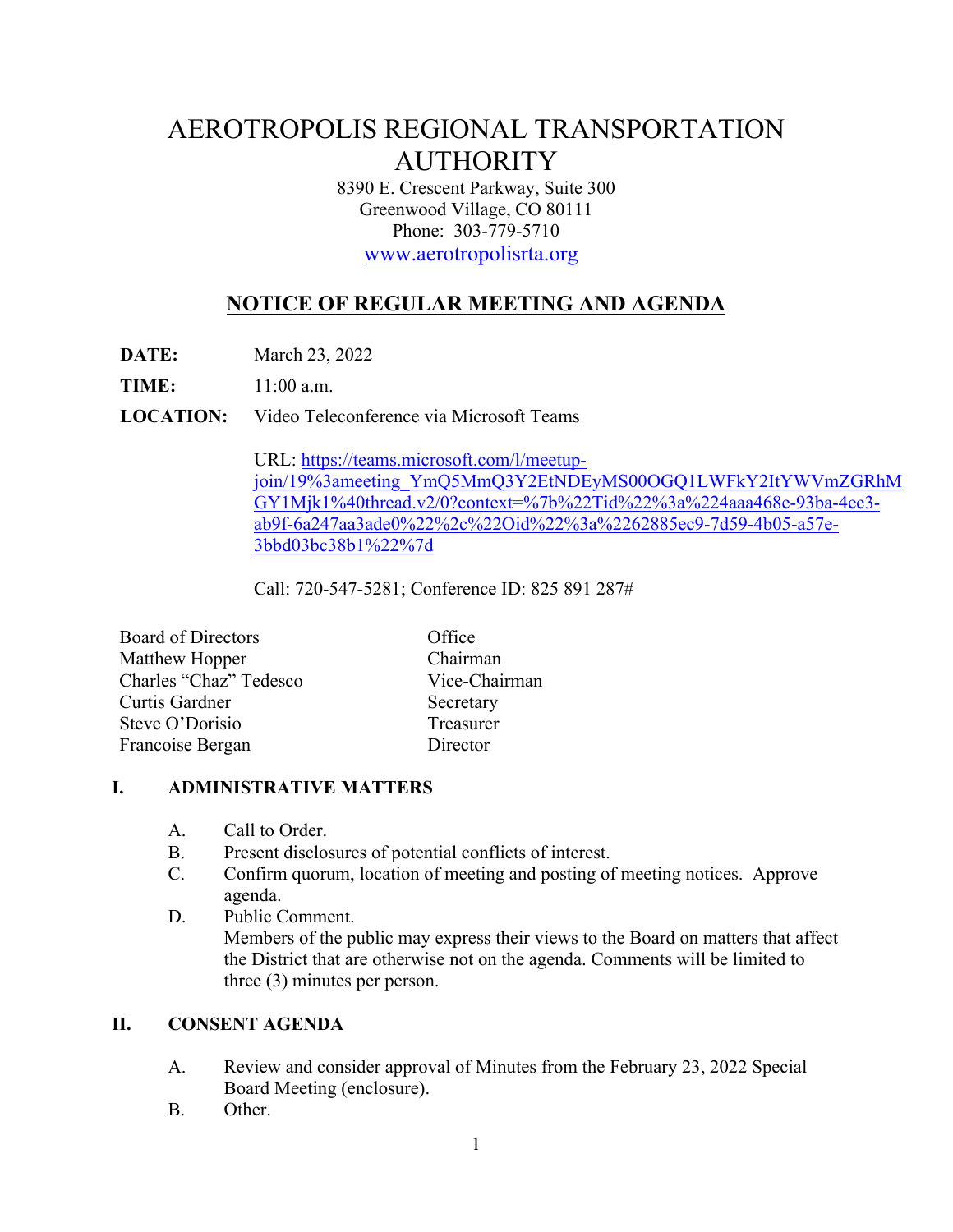#### **III. ENGINEERING/CONSTRUCTION MATTERS**

- A. Discussion and possible action concerning planning, design and construction of Authority's Regional Transportation System and related matters.
- B. Aurora Highlands Development Update Carla Ferreira.
- C. City of Aurora Development Review Update Jason Batchelor.
- D. Other.

## **IV. FINANCIAL MATTERS**

- A. Consider approval of March claims totaling \$19,776.66 (enclosure).
- B. Presentation, discussion and possible action concerning February 28, 2022 financial statements (enclosure).
- C. Discussion and possible action concerning the review and verification of project costs associated with the Authority's Regional Transportation System (enclosure).
- D. Presentation, discussion and possible action on AACMD Draw Requests(s) (enclosure).
- E. Presentation, discussion and possible action on ARTA Draw Requests(s) (enclosure).
- F. Other.

## **V. MANAGER MATTERS**

- A. Authority Manager report (enclosure).
- B. Discussion and possible action concerning matters presented by Authority Manager.

#### **VI. LEGAL MATTERS**

- A. Authority Legal Counsel report.
- B. Discussion and possible action concerning contracts, intergovernmental agreements and other legal arrangements related to the planning, design and construction of the Authority's Regional Transportation System and related matters.
- **VII. EXECUTIVE SESSION** (If needed, an executive session may be called pursuant to and for the purposes set forth in Section 24-6-402(4), C.R.S., after announcement of the specific topic for discussion and statutory citation authorizing the executive session, and a vote of two-thirds of the quorum of the Board present.).

#### **VIII. OTHER BUSINESS**

- A. Confirm Quorums for April  $13<sup>th</sup>$  and April  $27<sup>th</sup>$  Regular Meetings.
- B. Other.
- **IX. ADJOURNMENT**